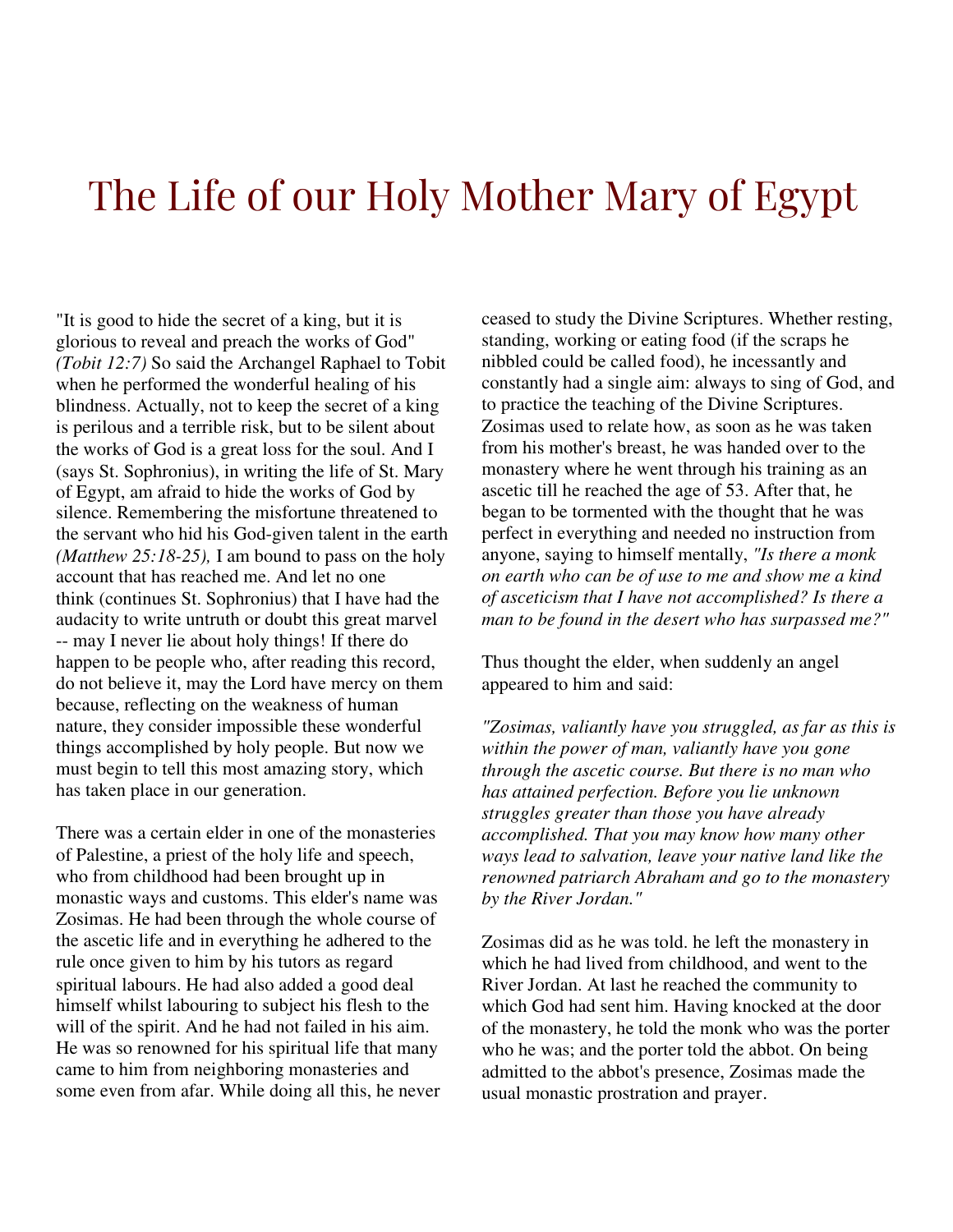Seeing that he was a monk the abbot asked:

*"Where do you come from, brother, and why have you come to us poor old men?"*

#### Zosimas replied:

*"There is no need to speak about where I have come from, but I have come, father, seeking spiritual profit, for I have heard great things about your skill in leading souls to God."*

*"Brother,"* the abbot said to him, *"Only God can heal the infirmity of the soul. May He teach you and us His divine ways and guide us. But as it is the love of Christ that has moved you to visit us poor old men, then stay with us, if that is why you have come. May the Good Shepherd Who laid down His life for our salvation fill us all with the grace of the Holy Spirit."*

After this, Zosimas bowed to the abbot, asked for his prayers and blessing, and stayed in the monastery. There he saw elders proficient both in action and the contemplation of God, aflame in spirit, working for the Lord. They sang incessantly, they stood in prayer all night, work was ever in their hands and psalms on their lips. Never an idle word was heard among them, they know nothing about acquiring temporal goods or the cares of life. But they had one desire -- to become in body like corpses. Their constant food was the Word of God, and they sustained their bodies on bread and water, as much as their love for God allowed them Seeing this, Zosimas was greatly edified and prepared for the struggle that lay before him.

Many days passed and the time drew near when all Christians fast and prepare themselves to worship the Divine Passion and Resurrection of Christ. The monastery gates were kept always locked and only opened when one of the community was sent out on some errand. It was a desert place, not only unvisited by people of the world but even unknown to them.

There was a rule in that monastery which was the reason why God brought Zosimas there. At the beginning of the Great Fast [on Forgiveness Sunday] the priest celebrated the holy Liturgy and all partook of the holy body and blood of Christ. After the Liturgy they went to the refectory and would eat a little Lenten food.

Then all gathered in church, and after praying earnestly with prostrations, the elders kissed one another and asked forgiveness. And each made a prostration to the abbot and asked his blessing and prayers for the struggle that lay before them. After this, the gates of the monastery were thrown open, and singing, "The Lord is my light and my Savior; whom shall I fear? The Lord is the defender of my life; of whom shall I be afraid?" *(Psalm 26:1)* and the rest of that psalm, all went out into the desert and crossed the River Jordan. Only one or two brothers were left in the monastery, not to guard the property (for there was nothing to rob), but so as not to leave the church without Divine Service. Each took with him as much as he could or wanted in the way of food, according to the needs of his body: one would take a little bread, another some figs, another dates or wheat soaked in water. And some took nothing but their own body covered with rags and fed when nature forced them to it on the plants that grew in the desert.

After crossing the Jordan, they all scattered far and wide in different directions. And this was the rule of life they had, and which they all observed -- neither to talk to one another, nor to know how each one lived and fasted. If they did happen to catch sight of one another, they went to another part of the country, living alone and always singing to God, and at a definite time eating a very small quantity of food. In this way they spent the whole of the fast and used to return to the monastery a week before the Resurrection of Christ, on Palm Sunday. Each one returned having his own conscience as the witness of his labour, and no one asked another how he had spent his time in the desert. Such were rules of the monastery. Everyone of them whilst in the desert struggled with himself before the Judge of the struggle -- God -- not seeking to please men and fast before the eyes of all. For what is done for the sake of men, to win praise and honour, is not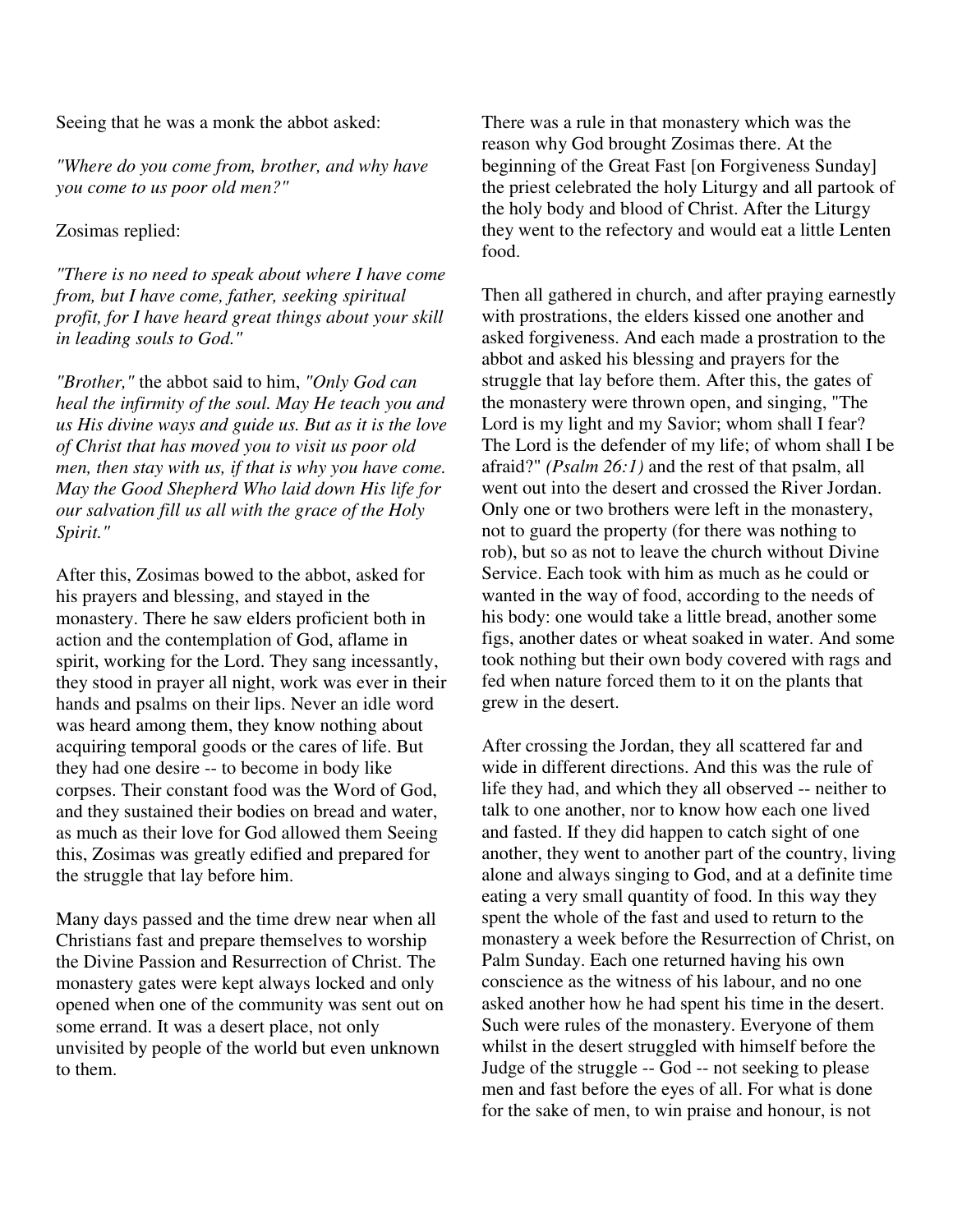only useless to the one who does it but sometimes the cause of great punishment.

Zosimas did the same as all. And he went far, far into the desert with a secret hope of finding some father who might be living there and who might be able to satisfy his thirst and longing. And he wandered on tireless, as if hurrying on to some definite place. He had already walked for 20 days and when the 6th hour came he stopped and, turning to the East, he began to sing the sixth Hour and recite the customary prayers. He used to break his journey thus at fixed hours of the day to rest a little, to chant psalms standing and to pray on bent knees.

And as he sang thus without turning his eyes from the heavens, he suddenly saw to the right of the hillock on which he stood the semblance of a human body. At first he was confused thinking he beheld a vision of the devil, and even started with fear. But, having guarded himself with he sign of the Cross and banished all fear, he turned his gaze in that direction and in truth saw some form gliding southwards. It was naked, the skin dark as if burned up by the heat of the sun; the hair on its head was white as a fleece, and not long, falling just below its neck. Zosimas was so overjoyed at beholding a human form that he ran after it in pursuit, but re form fled from him. He followed. At length, when he was near enough to be heard, he shouted:

*"Why do you run from an old man and a sinner? Slave of the True God, wait for me, whoever you are, in God's name I tell you, for the love of God for Whose sake you are living in the desert."*

*"Forgive me for God's sake, but I cannot turn towards you and show you my face, Abba Zosimas. For I am a woman and naked as you see with the uncovered shame of my body. But if you would like to fulfill one wish of a sinful woman, throw me your cloak so that I can cover my body and can turn to you and ask for your blessing."*

Here terror seized Zosimas, for he heard that she called him by name. But he realized that she could not have done so without knowing anything of him if she had not had the power of spiritual insight.

He at once did as he was asked. He took off his old, tattered cloak and threw it to her, turning away as he did so. She picked it up and was able to cover at least a part of her body. Then she turned to Zosimas and said:

*"Why did you wish, Abba Zosimas, to see a sinful woman? What do you wish to hear or learn from me, you who have not shrunk from such great struggles?"*

Zosimas threw himself on the ground and asked for her blessing. She likewise bowed down before him. And thus they lay on the ground prostrate asking for each other's blessing. And one word alone could be heard from both: *"Bless me!"* After a long while the woman said to Zosimas:

*"Abba Zosimas, it is you who must give blessing and pray. You are dignified by the order of priesthood and for may years you have been standing before the holy altar and offering the sacrifice of the Divine Mysteries."*

This flung Zosimas into even greater terror. At length with tears he said to her:

*"O mother, filled with the spirit, by your mode of life it is evident that you live with God and have died to the world. The Grace granted to you is apparent -- for you have called me by name and recognized that I am a priest, though you have never seen me before. Grace is recognized not by one's orders, but by gifts of the Spirit, so give me your blessing for God's sake, for I need your prayers."*

Then giving way before the wish of the elder the woman said:

*"Blessed is God Who cares for the salvation of men and their souls."*

Zosimas answered:

*"Amen."*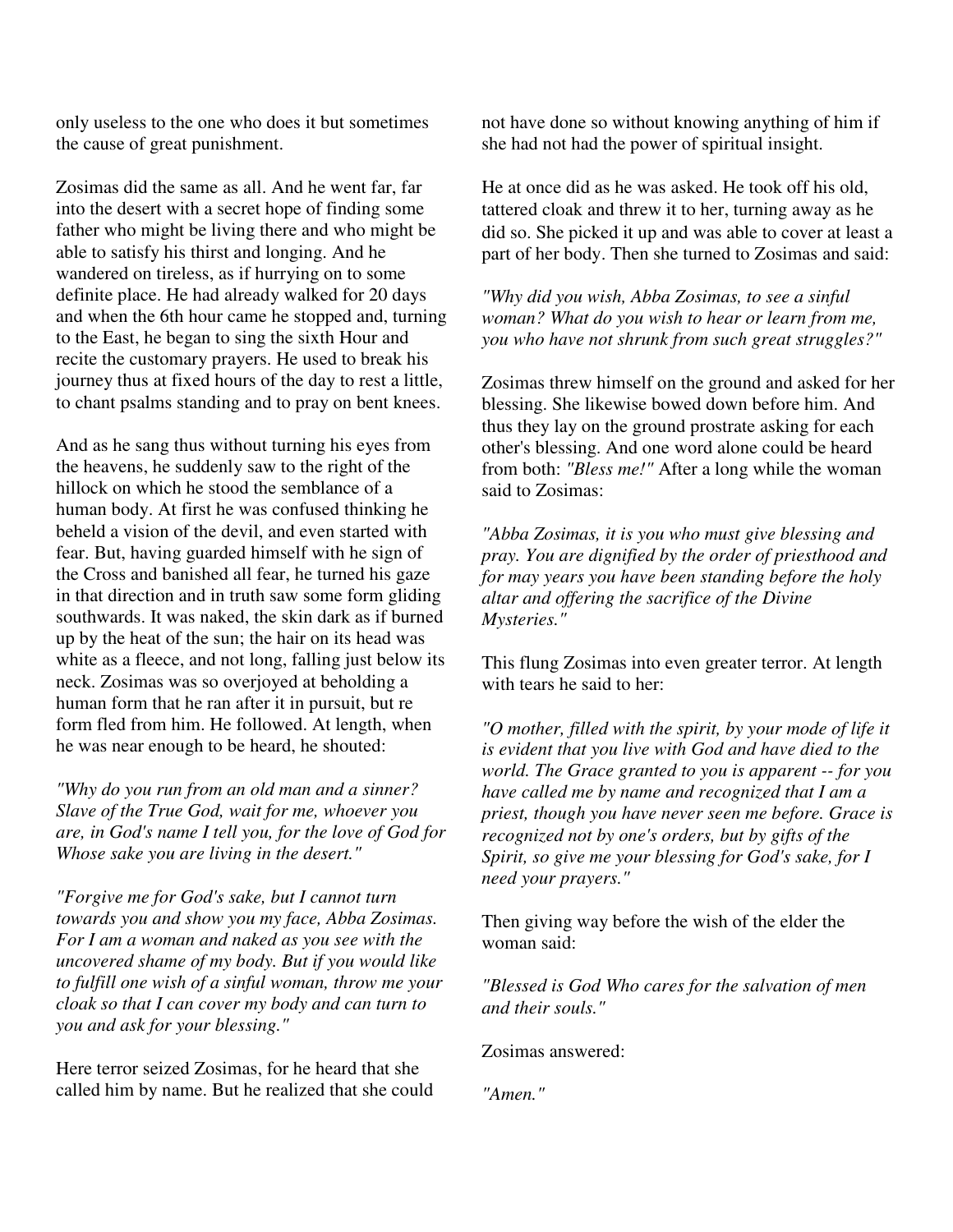And both rose to their feet. Then the woman asked the elder:

*"Why have you come, man of God, to me who am so sinful? Why do you wish to see a woman naked an devoid of every virtue? Though I know one thing - the Grace of the Holy Spirit has brought you to render me a service in time. Tell me, father, how are the Christian peoples living? And the kings? How is the Church guided?"*

# Zosimas said:

*"By your prayers, mother, Christ has granted lasting peace to all. But fulfill the unworthy petition of an old man and pray for the whole world and for me who am a sinner, so that my wanderings in the desert may not be fruitless."*

## She answered:

*"You who are a priest, Abba Zosimas, it is you who must pray for me and for all -- for this is your calling. But as we must all be obedient, I will gladly do what you ask."*

And with these words she turned to the East, and raising her eyes to heaven and stretching out her hands, she began to pray in a whisper. One could not hear separate words, so that Zosimas could not understand anything that she said in her prayers. Meanwhile he stood, according to his own word, all in a flutter, looking at the ground without saying a word. And he swore, calling God to witness, that when at length he thought that her prayer was very long, he took his eyes off the ground and saw that she was raised bout a forearm's distance from the ground and stood praying in the air. When he saw this, even greater terror seized him and he fell on the ground weeping and repeating may times, *"Lord have mercy."*

And whilst lying prostrate on the ground he was tempted by a thought: Is it not a spirit, and perhaps her prayer is hypocrisy. But at the very same moment the woman turned round, raised the elder from the ground and said:

*"Why do thoughts confuse you, Abba, and tempt you about me, as if I were a spirit and a dissembler in prayer? Know, holy father, that I am only a sinful woman, though I am guarded by Holy Baptism. And I am no spirit but earth and ashes, and flesh alone."*

And with these words she guarded herself with the sign of the Cross on her forehead, eyes, mouth and breast, saying:

*"May God defend us from the evil one and from his designs, for fierce is his struggle against us."*

Hearing and seeing this, the elder fell to the ground and, embracing her feet, he said with tears:

*"I beg you, by the Name of Christ our God, Who was born of a Virgin, for Whose sake you have stripped yourself, for Whose sake you have exhausted your flesh, do not hide from your slave, who you are and whence and how you came into this desert. Tell me everything so that the marvelous works of God may become known. A hidden wisdom and a secret treasure -- what profit is there in them? Tell me all, I implore you, for not out of vanity or for self-display will you speak but to reveal the truth to me, an unworthy sinner. I believe in God, for whom you live and whom you serve. I believe that He led me into this desert so as to show me His ways in regard to you. It is not in our power to resist the plans of God. If it were not the will of God that you and your life would be known, He would not have allowed be to see you and would not have strengthened me to undertake this journey, one like me who never before dared to leave his cell."*

Much more said Abba Zosimas. But the woman raised him and said:

*"I am ashamed, Abba, to speak to you of my disgraceful life, forgive me for God's sake! But as you have already seen my naked body I shall likewise lay bare before you my work, so that you may know with what shame and obscenity my soul is filled. I was not running away out of vanity, as you thought, for what have I to be proud of -- I who was the chosen vessel of the devil? But when I start my story you will run from me, as from a snake, for your ears will not be able to*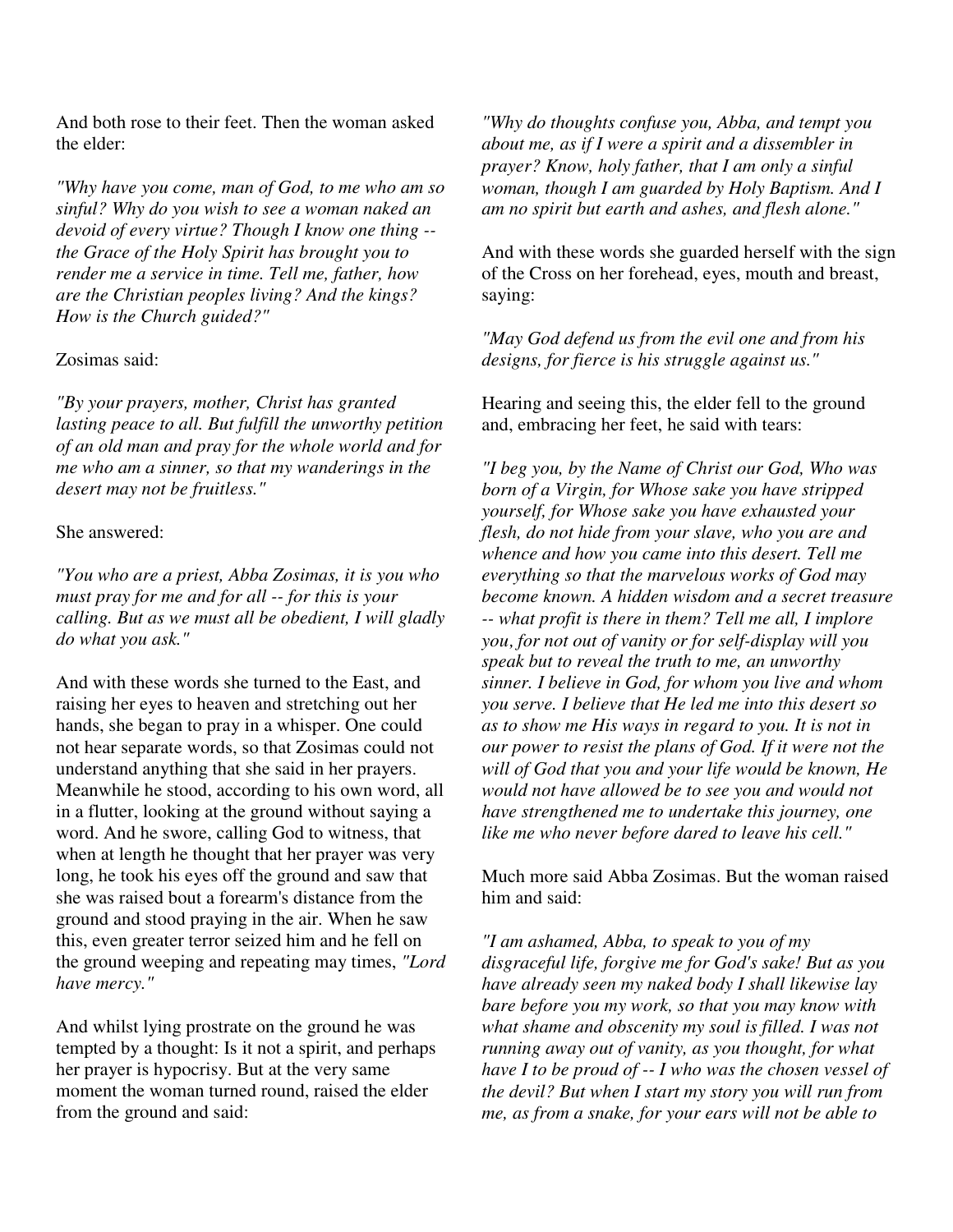*bear the vileness of my actions. But I shall tell you all without hiding anything, only imploring you first of all to pray incessantly for me, so that I may find mercy on the day of Judgment."*

The elder wept and the woman began her story.

*"My native land, holy father, was Egypt. Already during the lifetime of my parents, when I was twelve years old, I renounced their love and went to Alexandria. I am ashamed to recall how there I at first ruined my maidenhood and then unrestrainedly and insatiably gave myself up to sensuality It is more becoming to speak of this briefly, so that you may just know my passion and my lechery. For about seventeen years, forgive me, I lived like that. I was like a fire of public debauch. And it was not for the sake of gain -- here I speak the pure truth. Often when they wished to pay me, I refused the money. I acted in this way so as to make as many men as possible to try to obtain me, doing free of charge what gave me pleasure. Do not think that I was rich and that was the reason why I did not take money. I lived by begging, often by spinning flax, but I had an insatiable desire and an irrepressible passion for lying in filth. This was life to me. Every kind of abuse of nature I regarded as life.* 

*That is how I lived. Then one summer I saw a large crowd of Libyans and Egyptians running towards the sea. I asked one of them,* 'Where are these men hurrying to?' *He replied,* 'They are all going to Jerusalem for the Exaltation of the Precious and Life-giving Cross, which takes place in a few days.' *I said to him,* 'Will they take me with them if I wish to go?' 'No one will hinder you if you have money to pay for the journey and for food.' *And I said to him,* 'To tell you truth, I have no money, neither have I food. But I shall go with them and shall go aboard. And they shall feed me, whether they want to or not. I have a body -- they shall take it instead of pay for the journey.' *I was suddenly filled with a desire to go, Abba, to have more lovers who could satisfy my passion. I told you, Abba Zosimas, not to force me to tell you of my disgrace. God is my witness, I am afraid of defiling you and the very air with my words."*

Zosimas, weeping, replied to her:

*"Speak on for God's sake, mother, speak and do not break the thread of such an edifying tale."*

And, resuming her story, she went on:

*"That youth, on hearing my shameless words, laughed and went off. While I, throwing away my spinning wheel, ran off towards the sea in the direction which everyone seemed to be taking. and, seeing some young men standing on the shore, about ten or more of them, full of vigour and alert in their movements, I decided that they would do for my purpose (it seemed that some of them were waiting for more travelers whilst others had gone ashore). Shamelessly, as usual, I mixed with the crowd, saying,* 'Take me with you to the place you are going to; you will not find me superfluous.' *I also added a few more words calling forth general laughter. Seeing my readiness to be shameless, they readily took me aboard the boat. Those who were expected came also, and we set sail at once.* 

*How shall I relate to you what happened after this? Whose tongue can tell, whose ears can take in all that took place on the boat during that voyage! And to all this I frequently forced those miserable youths even against their own will. There is no mentionable or unmentionable depravity of which I was not their teacher. I am amazed, Abba, how the sea stood our licentiousness, how the earth did not open its jaws, and how it was that hell did not swallow me alive, when I had entangled in my net so many souls. But I think God was seeking my repentance. For He does not desire the death of a sinner but magnanimously awaits his return to Him. At last we arrived in Jerusalem. I spent the days before the festival in the town, living the save kind of life, perhaps even worse. I was not content with the youths I had seduced at sea and who had helped be to get to Jerusalem; many others -- citizens of the town and foreigners -- I also seduced.* 

*The holy day of the Exaltation of the Cross dawned while I was still flying about -- hunting for youths. At daybreak I saw that everyone was hurrying to the church, so I ran with the rest. When the hour for the holy elevation approached, I was trying to make my*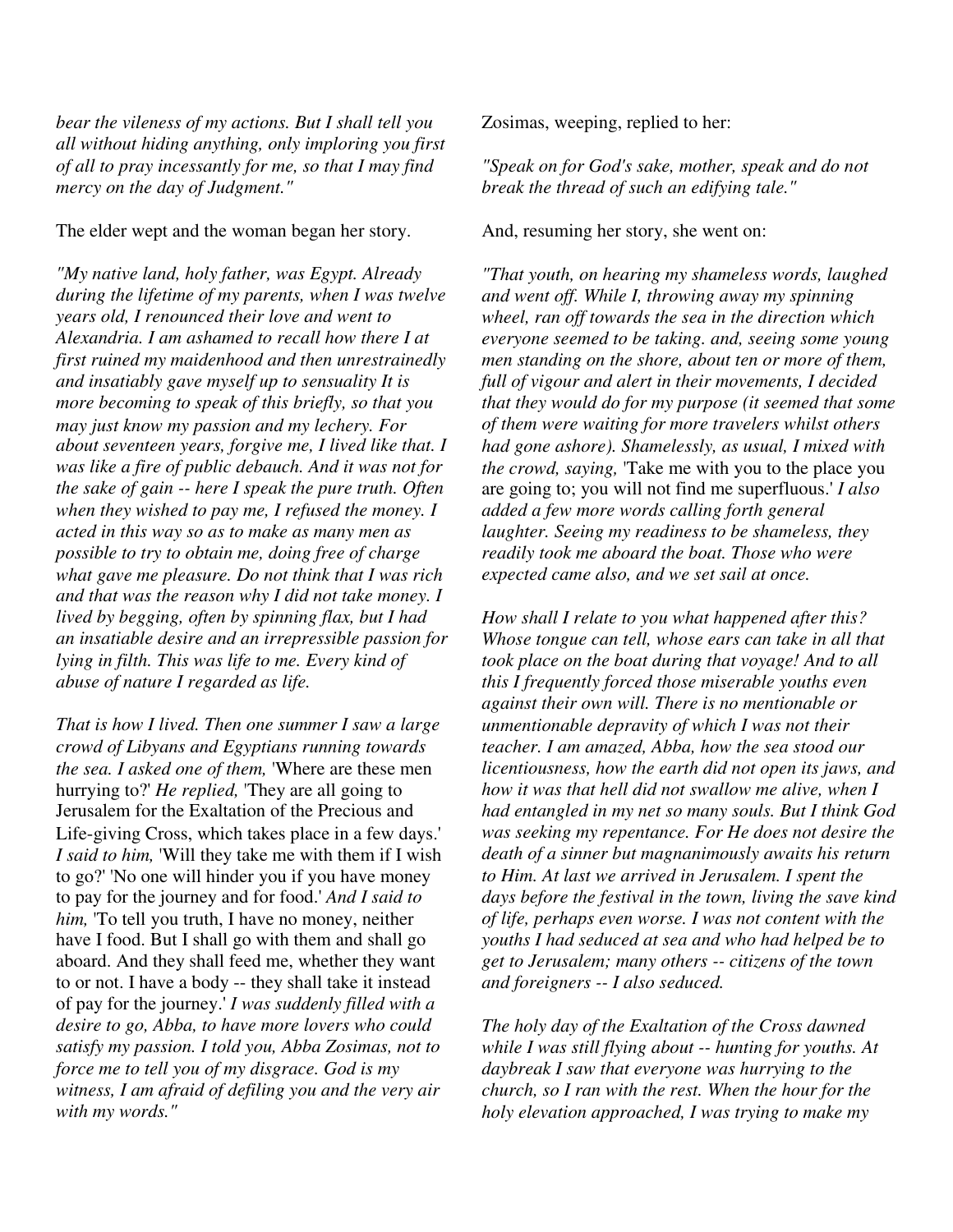*way in with the crowd which was struggling to get through the church doors. I had at last squeezed through with great difficulty almost to the entrance of the temple, from which the Life-giving Tree of the Cross was being shown to the people. But when I trod on the doorstep which everyone passed, I was stopped by some force which prevented by entering. Meanwhile I was brushed aside by the crowd and found myself standing alone in the porch. Thinking that this had happened because of my woman's weakness, I again began to work my way into the crowd, trying to elbow myself forward. But in vain I struggled. Again my feet trod on the doorstep over which others were entering the church without encountering any obstacle. I alone seemed to remain unaccepted by the church. It was as if there was a detachment of soldiers standing there to oppose my entrance. Once again I was excluded by the same mighty force and again I stood in the porch.* 

*Having repeated my attempt three or four times, at last I felt exhausted and had no more strength to push and to be pushed, so I went aside and stood in a corner of the porch. And only then with great difficulty it began to dawn on me, and I began to understand the reason why I was prevented from being admitted to see the Life-giving Cross. The word of salvation gently touched the eyes of my heart and revealed to me that it was my unclean life which barred the entrance to me. I began to weep and lament and beat my breast, and to sigh from the depths of my heart. And so I stood weeping when I saw above me the icon of the most holy Mother of God. And turning to her my bodily and spiritual eyes I said:* 

'O Lady, Mother of God, who gave birth in the flesh to God the Word, I know, O how well I know, that it is no honour or praise to thee when one so impure and depraved as I look up to thy ikon, O evervirgin, who didst keep thy body and soul in purity. rightly do I inspire hatred and disgust before thy virginal purity. But I have heard that God Who was born of thee became man on purpose to call sinners to repentance. Then help me, for I have no other help. Order the entrance of the church to be

opened to me. Allow me to see the venerable Tree on which He Who was born of thee suffered in the flesh and on which He shed His holy Blood for the redemption of sinners an for me, unworthy as I am. Be my faithful witness before thy son that I will never again defile my body by the impurity of fornication, but as soon as I have seen the Tree of the Cross I will renounce the world and its temptations and will go wherever thou wilt lead me.'

*Thus I spoke and as if acquiring some hope in firm faith and feeling some confidence in the mercy of the Mother of God, I left the place where I stood praying. And I went again and mingled with the crowd that was pushing its way into the temple. And no one seemed to thwart me, no one hindered my entering the church. I was possessed with trembling, and was almost in delirium. Having got as far as the doors which I could not reach before -- as if the same force which had hindered me cleared the way for me -- I now entered without difficulty and found myself within the holy place. And so it was I saw the Life-giving Cross. I saw too the Mysteries of God and how the Lord accepts repentance. Throwing myself on the ground, I worshiped that holy earth and kissed it with trembling. The I came out of the church and went to her who had promised to be my security, to the place where I had sealed my vow. And bending my knees before the Virgin Mother of God, I addressed to her such words as these:* 

'O loving Lady, thou hast shown me thy great love for all men. Glory to God Who receives the repentance of sinners through thee. What more can I recollect or say, I who am so sinful? It is time for me, O Lady to fulfill my vow, according to thy witness. Now lead me by the hand along the path of repentance!' *And at these words I heard a voice from on high:* 

'If you cross the Jordan you will find glorious rest.'

*Hearing this voice and having faith that it was for me, I cried to the Mother of God:* 

'O Lady, Lady, do not forsake me!'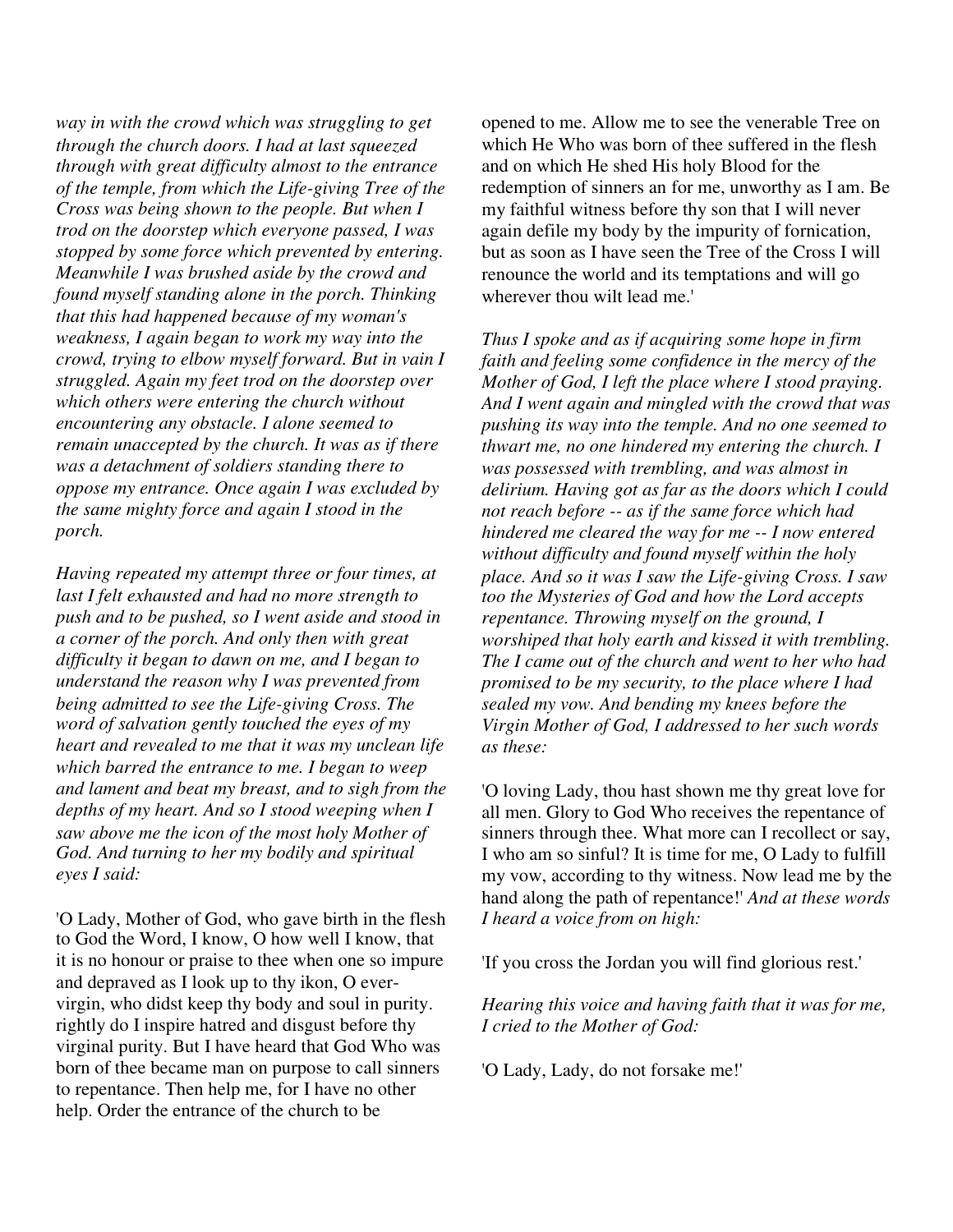*With these words I left the porch of the church and set off on my journey. As I was leaving the church a stranger glanced at me and gave me three coins, saying:* 

### 'Sister, take these.'

*And, taking the money, I bought three loaves and took them with me on my journey, as a blessed gift. I asked the person who sold the bread:* 'Which is the way to the Jordan?' *I was directed to the city gate which led that way. Running on I passed the gates and still weeping went on my journey. Those I met I asked the way, and after walking for the rest of that day (I think it was nine o'clock when I saw the Cross) I at length reached at sunset the Church of St. John the Baptist which stood on the banks of the Jordan. After praying in the temple, I went down to the Jordan and rinsed my face and hands in its holy waters. I partook of the holy and life-giving Mysteries in the Church of the Forerunner and ate half of one of my loaves. Then, after drinking some water from Jordan, I lay down and passed the night on the ground. In the morning I found a small boat and crossed to the opposite bank. I again prayed to Our Lady to lead me whither she wished. Then I found myself in this desert and since then up to this very day I am estranged from all, keeping away from people and running away from everyone. And I live here clinging to my God Who saves all who turn to Him from faint-heartedness and storms."*

## Zosimas asked her:

*"How many years have gone by since you began to live in this desert?"*

## She replied:

*"Forty-seven years have already gone by, I think, since I left the holy city."*

Zosimas asked:

*"But what food do you find?"*

The woman said:

*"I had two and a half loaves when I crossed the Jordan. Soon they dried up and became hard as rock. Eating a little I gradually finished them after a few years."*

### Zosimas asked.

*"Can it be that without getting ill you have lived so many years thus, without suffering in any way from such a complete change?"*

The woman answered:

*"You remind me, Zosimas, of what I dare not speak of. For when I recall all the dangers which I overcame, and all the violent thoughts which confused me, I am again afraid that they will take possession of me."*

#### Zosimas said:

*"Do not hide from me anything; speak to me without concealing anything."*

### And she said to him:

*"Believe me, Abba, seventeen years I passed in this desert fighting wild beasts -- mad desires and passions. When I was about to partake of food, I used to begin to regret the meat and fish which of which I had so much in Egypt. I regretted also not having wine which I loved so much. for I drank a lot of wine when I lived in the world, while here I had not even water. I used to burn and succumb with thirst. The mad desire for profligate songs also entered me and confused me greatly, edging me on to sing satanic songs which I had learned once. But when such desires entered me I struck myself on the breast and reminded myself of the vow which I had made, when going into the desert. In my thoughts I returned to the ikon of the Mother of God which had received me and to her I cried in prayer. I implored her to chase away the thoughts to which my miserable soul was succumbing. And after weeping for long and beating my breast I used to see light at last which seemed to shine on me from everywhere. And after the violent storm, lasting calm descended.*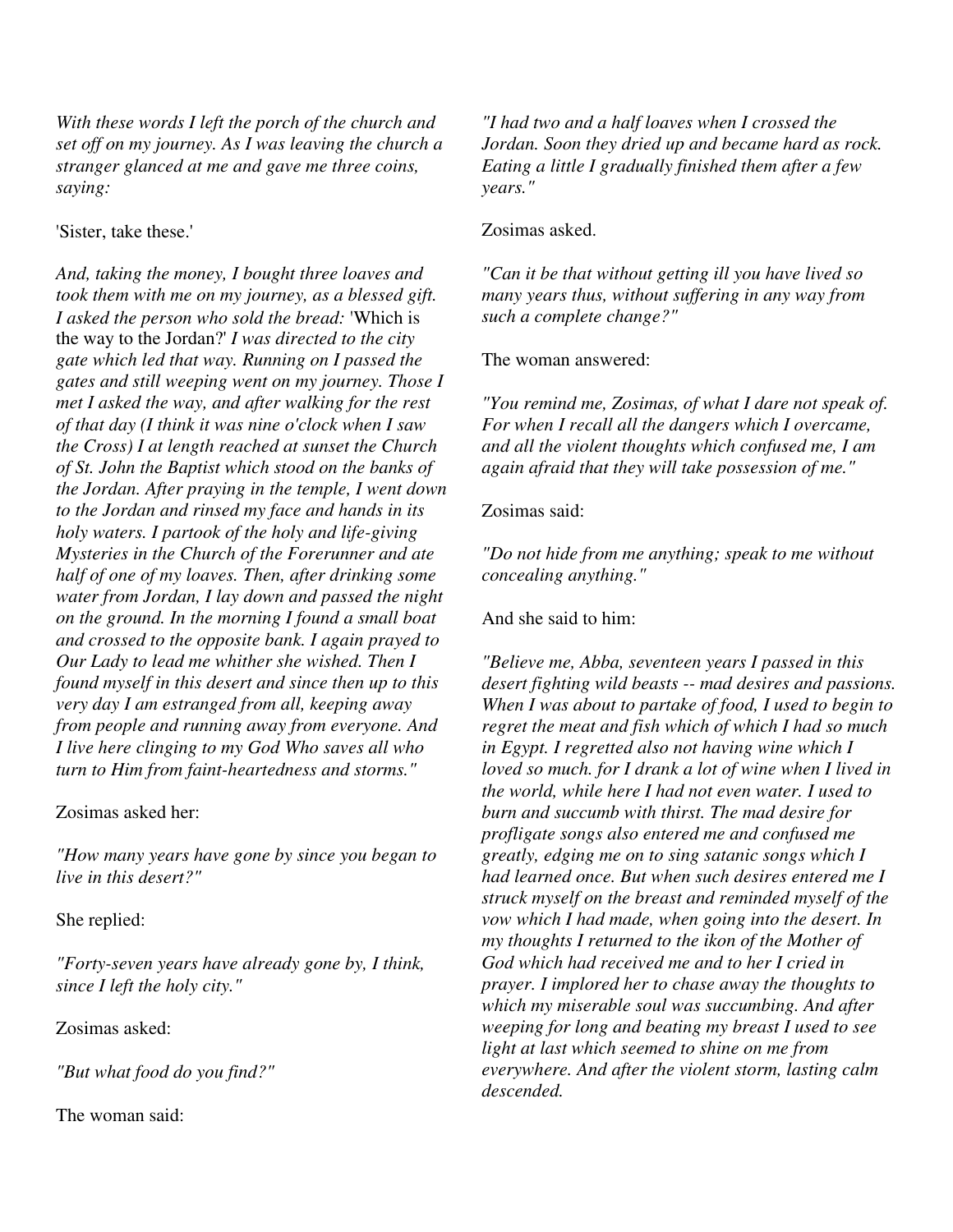*And how can I tell you about the thoughts which urged me on to fornication, how can I express them to you, Abba? A fire was kindled in my miserable heart which seemed to burn me up completely and to awake in me a thirst for embraces. As soon as this craving came to me, I flung myself on the earth and watered it with my tears, as if I saw before me my witness, who had appeared to me in my disobedience, and who seemed to threaten punishment for the crime. And I did not rise from the ground (sometimes I lay thus prostrate for a day and a night) until a calm and sweet light descended and enlightened me and chased away the thoughts that possessed me. But always I turned to the eyes of my mind to my Protectress, asking her to extend help to one who was sinking fast in the waves of the desert. And I always had her as my Helper and the Accepter of my repentance. And thus I lived for seventeen years amid constant dangers. And since then even till now the Mother of God helps me in everything and leads me as it were by the hand."*

#### Zosimas asked:

*"Can it be that you did not need food and clothing?"*

#### She answered:

*"After finishing the loaves I had, of which I spoke, for seventeen years I have fed on herbs and all that can be found in the desert. The clothes I had when I crossed the Jordan became torn and worn out. I suffered greatly from the cold and greatly from the extreme heat. At times the sun burned me up and at other times I shivered from the frost, and frequently falling to the ground I lay without breath and without motion. I struggled with many afflictions and with terrible temptations. But from that time till now the power of God in numerous ways had guarded my sinful soul and my humble body. When I only reflect on the evils from which Our Lord has delivered me I have imperishable food for hope o of salvation. I am fed and clothed by the all-powerful Word of God, the Lord of all. For it is not by bread alone that man lives. And those who have stripped* 

*off the rags of sin have no refuge, hiding themselves in the clefts of the rocks (Job 24; Heb. 11:38)."*

Hearing that she cited words Scripture, from Moses and Job, Zosimas asked her:

*"And so you have read the psalms and other books?"*

She smiled at this and said to the elder:

*"Believe be, I have not seen a human face ever since I crossed the Jordan, except yours today. I have not seen a beast or a living being ever since I came into the desert. I never learned from books. I have never even heard anyone who sang and read from them. But the word of God which is alive and active, by itself teaches a man knowledge. And so this is the end of my tale. But, as I asked you in the beginning, so even now I implore you for the sake of the Incarnate word of God, to pray to the Lord for me who am such a sinner."*

Thus concluding here tale she bowed down before him. And with tears the elder exclaimed:

*"Blessed is God Who creates the great and wondrous, the glorious and marvelous without end. Blessed is God Who has shown me how He rewards those who fear Him. Truly, O Lord, Thou dost not forsake those who seek Thee!"*

And the woman, not allowing the elder to bow down before her, said:

*"I beg you, holy father, for the sake of Jesus Christ our God and Savior, tell no one what you have heard, until God delivers me of this earth. And how depart in peace and again next year you shall see me, and I you, if God will preserve us in His great mercy. But for God's sake, do as I ask you. Next year during Lent do not cross the Jordan, as is your custom in the monastery."*

Zosimas was amazed to hear that she know the rules of the monastery and could only say:

*"Glory to God Who bestows great gifts on those who love Him."*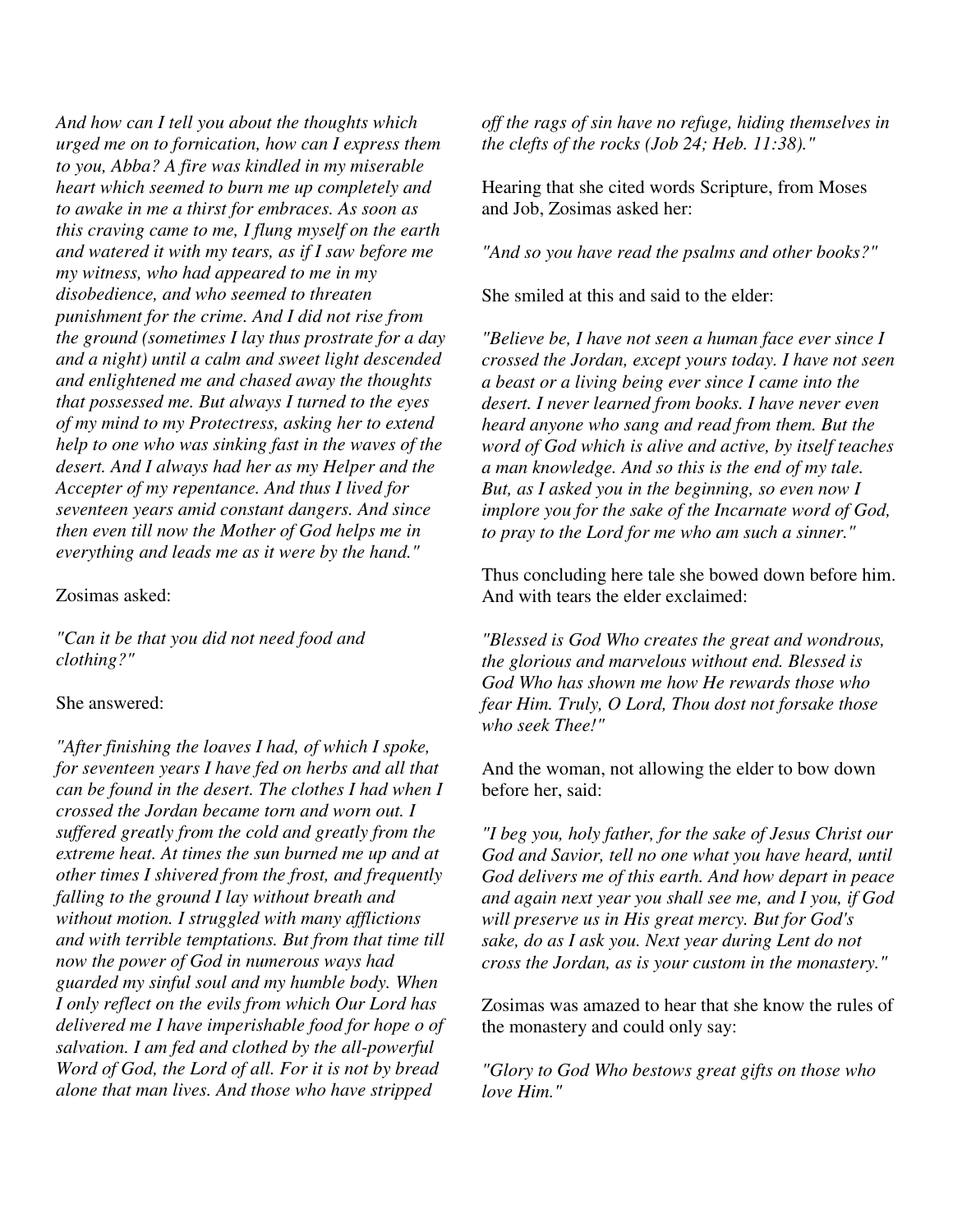#### She continued:

*"Remain, Abba, in the monastery. And even if you wish to depart, you will not be to do so. And at sunset of the holy day of the Last Supper, put some of the life-giving Body and Blood of Christ into a holy vessel worthy to hold such Mysteries for me, and bring it. And wait for me on the banks of the Jordan adjoining the inhabited parts of the land, so that I can come and partake of the life-giving Gifts. For, since the time I communicated in the temple of the Forerunner before crossing the Jordan even to this day I have not approached the Holy Mysteries. And I thirst for them with irrepressible love and longing. and therefore I ask and implore you to grant me my wish, bring me the life-giving Mysteries at the very hour when Our Lord made His disciples partake of His Divine Supper. Tell John the Abbot of the monastery where you live. Look to yourself and to your brothers, for there is much that needs correction. Only do not say this now, but when God guides you. Pray for me!"*

With these words she vanished in the depths of the desert. And Zosimas, falling down on his knees and bowing down to the ground on which she had stood, sent up glory and thanks to God. And, after wandering thorough the desert, he returned to the monastery on the day all the brothers returned.

For the whole year he kept silent, not daring to tell anyone of what he had seen. But in his should he pray to God to give him another chance of seeing the ascetic's dear face. and when at length the first Sunday of the Great Fast came, all went out into the desert with the customary prayers and the singing of psalms. Only Zosimas was held back by illness -- he lay in a fever. And then he remembered what the saint had said to him: *"and even if you wish to depart, you will not be able to do so."*

Many days passed and at last recovering from his illness he remained in the monastery. And when attain the monks returned and the day of the Last Supper dawned, he did as he had been ordered. and placing some of the most pure Body and Blood into a small chalice and putting some figs and dates and

lentils soaked in water into a small basket, he departed for the desert and reached the banks of the Jordan and sat down to wait for the saint. He waited for a long while and then began to doubt. then raising his eyes to heaven, he began to pray:

*"Grant me O Lord, to behold that which Thou hast allowed be to behold once. Do not let me depart in vain, being the burden of my sins."*

And then another thought struck him:

*"And what if she does come? There is no boat; how will she cross the Jordan to come to me who am so unworthy?"*

And as he was pondering thus he saw the holy woman appear and stand on the other side of the river. Zosimas got up rejoicing and glorifying and thanking God. And again the thought came to him that she could not cross the Jordan. Then he saw that she made the sign of the Cross over the waters of the Jordan (and the night was a moonlight one, as he related afterwards) and then she at once stepped on to the waters and began walking across the surface towards him. And when he wanted to prostrate himself, she cried to him while still walking on the water:

*"What are you doing, Abba, you are a priest and carrying the divine Gifts!"*

He obeyed her and on reaching the shore she said to the elder:

*"Bless, father, bless me!"*

He answered her trembling, for a state of confusion had overcome him at the sight of the miracle:

*"Truly God did not lie when He promised that when we purify ourselves we shall be like Him. Glory to The, Christ our God, Who has shown me through this thy slave how far away I stand from perfection."*

Here the woman asked him to say the Creed and our Father. He began, she finished the prayer and according to the custom of that time gave him the kiss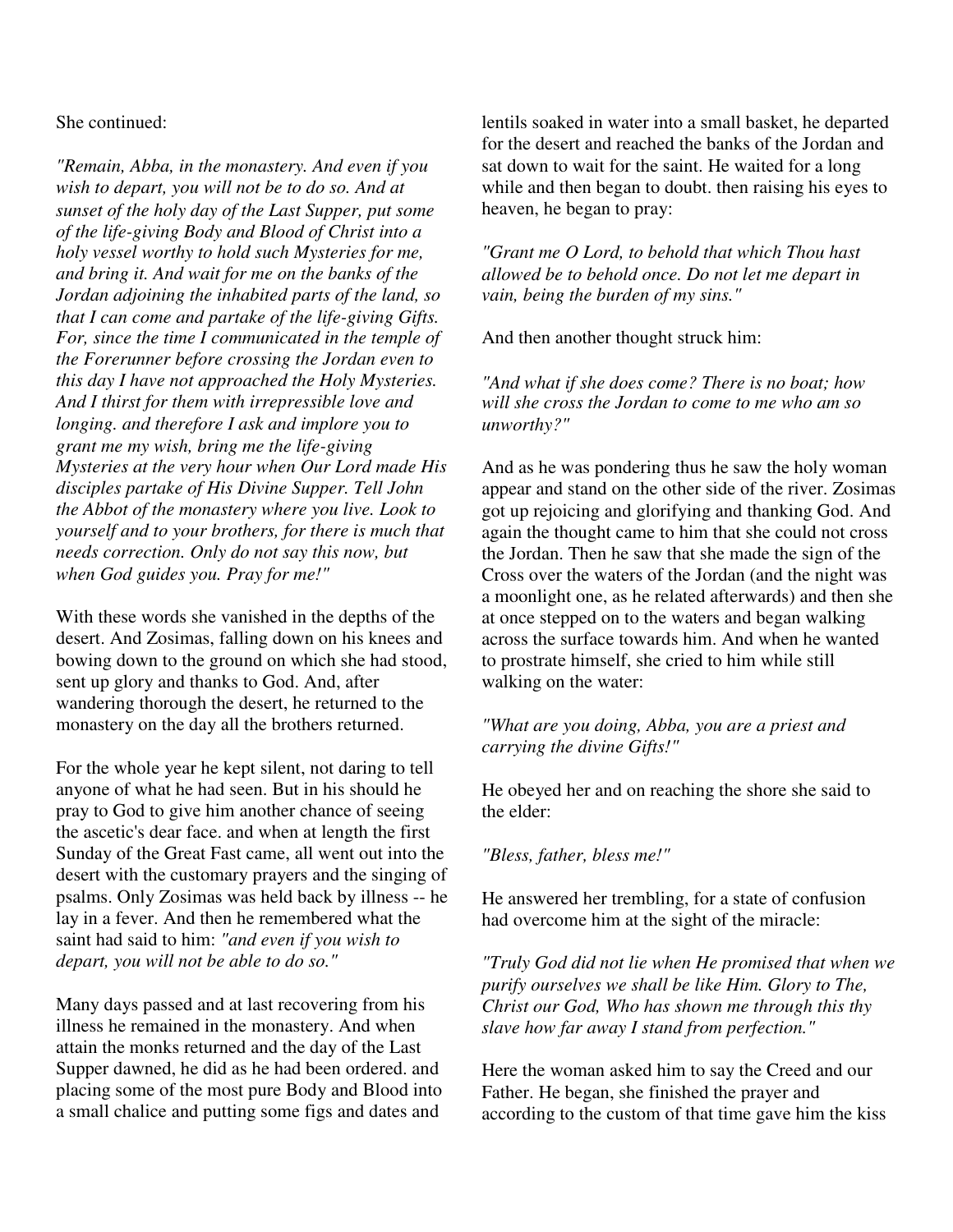of peace on the lips. Having partaken of the Holy Mysteries, she raised her hands to heaven and sighed with tears in her eyes, exclaiming:

*"Now lettest Thou Thy servant depart in peace, O Lord, according to Thy word; for my eyes have seen Thy salvation."*

Then she said to the elder:

*"Forgive me, Abba, for asking you, but fulfill another wish of mine. Go now to the monastery and let God's grace guard you. and next year come again to the same place where I first met you. Come for God's sake, for you shall again see me, for such is the will of God."*

# He said to her:

*"From this day on I would like to follow you and always see your holy face, but now fulfill the one and only wish of an old man and take a little of the food I have brought for you."*

And he showed her the basket, while she just touched the lentils with the tips of her fingers, and taking three grains said that the Holy spirit guards the substance of the soul unpolluted. Then she said:

# *"Pray, for God's sake pray for me and remember a miserable wretch."*

Touching the saint's feet and asking for her prayers for the Church, the kingdom and himself, he let her depart with tears, while he went off sighing and sorrowful, for he could not hope to vanquish the invincible. Meanwhile she again made the Sign of the Cross over the Jordan, and stepped on to the waters and crossed over as before. And the elder returned filled with joy and terror, accusing himself of not having asked the saint her name. But he decided to do so next year.

And when another year had passed, he again went into the desert. he reached the same spot but could see no sign of anyone. So raising his eyes to heaven as before, he prayed:

*"Show me, O Lord, Thy pure treasure, which Thou hast concealed in the desert. Show me, I pray Thee, the angel in the flesh, of which the world is not worthy."*

Then on the opposite bank of the river, her face turned towards the rising sun, he saw the saint lying dead. Her hands were crossed according to custom and her face was turned to the East. Running up he shed tears over the saint's feet and kissed them, not daring to touch anything else.

For a long time he wept. Then reciting the appointed psalms, he said the burial prayers and thought to himself: *"Must I bury the body of a saint? Or will this be contrary to her wishes?"* And then he saw words traced on the ground by her head:

*"Abba Zosimas, bury on this spot the body of humble Mary. Return to dust that which is dust and pray to the Lord for me, who departed in the month of Fermoutin of Egypt, called April by the Romans, on the first day, on the very night of our Lord's Passion, after having partaken of the Divine Mysteries."* [St. Mary died in 522 A. D.]

Reading this the elder was glad to know the saint's name. He understood too that as soon as she had partaken of the Divine Mysteries on the shore of the Jordan she was at once transported to the place where she died. The distance which Zosimas had taken twenty days to cover, Mary had evidently traversed in an hour and had at once surrendered her soul to God.

# Then Zosimas thought: *"It is time to do as she wished. But how am I to dig a grave with nothing in my hands?"*

And then he saw nearby a small piece of wood left by some traveler in the desert. Picking it up he began to dig the ground. But the earth was hard and dry and did not yield to the efforts of the elder. He grew tired and covered with sweat. He sighed from the depths of his soul and lifting up his eyes he saw a big lion standing close to the saint's body and licking her feet. At the sight of the lion he trembled with fear, especially when he called to mind Mary's words that she had never seen wild beasts in the desert. But guarding himself with the